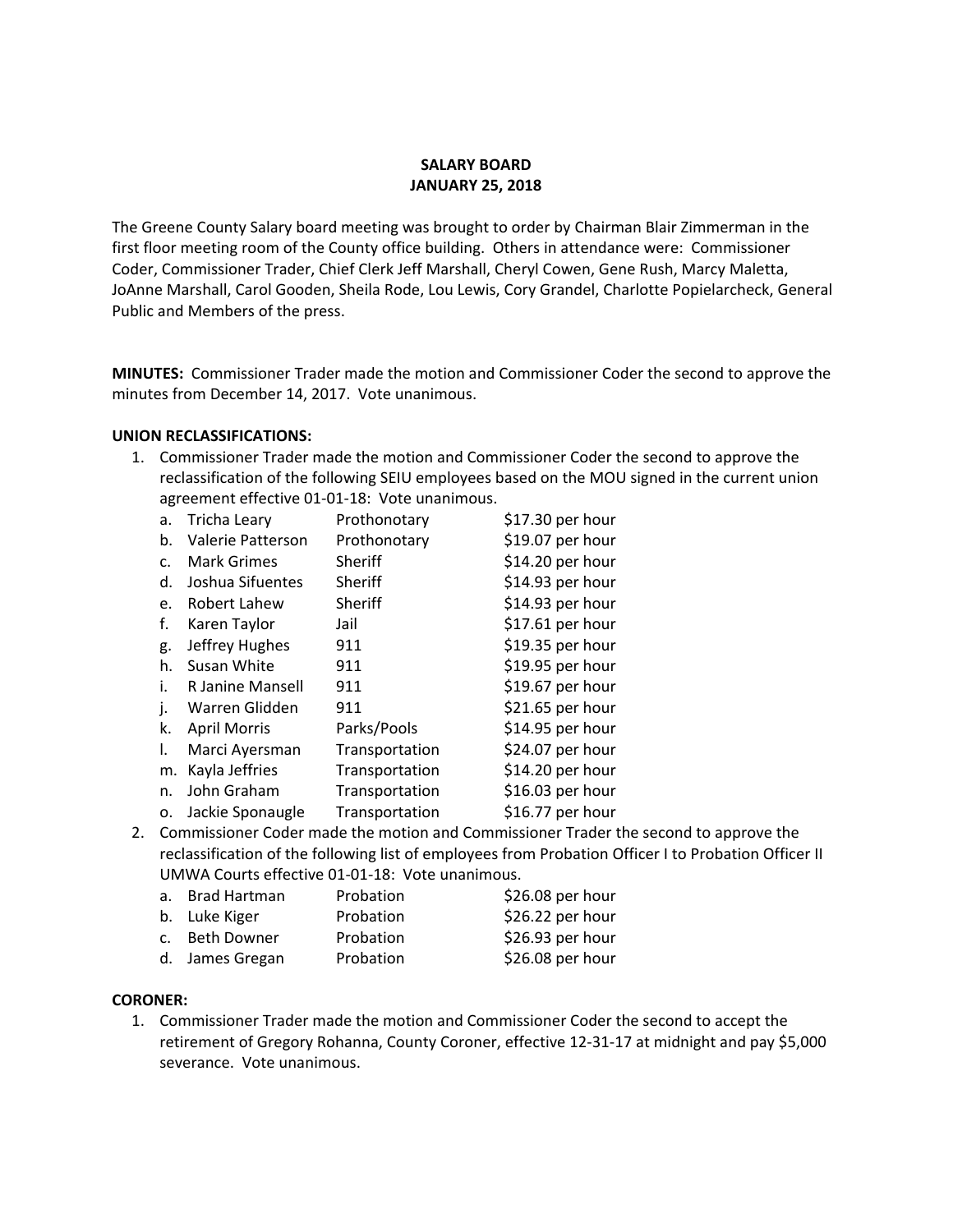- 2. Commissioner Coder made the motion and Commissioner Trader the second to approve the layoff of Mary Lewis, First Deputy Coroner and William Lewis, Deputy Coroner, effective 12‐31‐ 17. Vote unanimous.
- 3. Commissioner Trader made the motion and Commissioner Coder the second to add to payroll Gene Rush, County Coroner, @\$46,786.53 per year effective 01‐01‐18. Vote unanimous.
- 4. Gene Rush made the motion and Commissioner Coder the second to hire Marty Yoskovich as a full time Deputy Coroner @\$31,500 per year MG PG 4 effective 01‐01‐18. Vote unanimous.
- 5. Gene Rush made the motion and Commissioner Coder the second to hire Harry Gillispie and Aaron Walker as part time Deputy Coroner's @\$10.00 per hour and \$250 per week on call as needed, effective 01‐01‐18. Vote unanimous.

## **COURTS:**

1. Sheila Rode made the motion and Commissioner Trader the second to hire Carolyn McGrath as a casual Tip Staff @\$9.65 per hour with a guarantee of 7 hours per day effective 01‐03‐18. Vote unanimous.

# **DOMESTIC RELATIONS:**

1. Sheila Rode made the motion and Commissioner Trader the second to hire Belinda Swan as a regular full time Secretary I @\$12.77 per hour SEIU PG 5 effective 01‐02‐18. Vote unanimous.

# **DISTRICT ATTORNEY:**

1. Commissioner Coder made the motion and Commissioner Trader the second to accept the resignation of Cherie Rumskey, full time Victim Witness Coordinator, effective 02‐01‐18 and consider hiring Cherie Rumskey temporary part time Victim/Witness Coordinator @\$24.16 per hour effective 02‐01‐18 to help train new employee. Vote unanimous.

## **SHERIFF:**

- 1. Commissioner Trader made the motion and Commissioner Coder the second to accept the resignation of Nathan Hamilton, Sheriff Deputy, effective 01‐12‐18. Vote unanimous.
- 2. Commissioner Trader made the motion and Commissioner Coder the second to accept the resignation of Donald Pope, Deputy Sheriff, effective 01‐02‐18. Vote unanimous.

## **PROBATION:**

1. Sheila Rode made the motion and Commissioner Trader the second to accept the reclassification of Colin Sargent to regular full time Probation Officer II, Juvenile Probation @\$21.72 per hour UMWA Courts effective 09‐08‐17. Vote unanimous.

## **CYS:**

- 1. Commissioner Coder made the motion and Commissioner Trader the second to accept the reclassification of Amy Hunyady to regular full time Social Service Aide II @\$14.52 per hour SEIU PG 8 effective 11‐23‐17. Vote unanimous.
- 2. Commissioner Trader made the motion and Commissioner Coder the second to hire Victoria Stewart as a regular full time County Caseworker I @\$18.80 per hour UMWA HS/CYS effective 01‐ 02‐18. Vote unanimous.
- 3. Commissioner Coder made the motion and Commissioner Trader the second to accept the reclassification of Beth Booker from probationary to regular status County Caseworker I @\$20.08 per hour UMWA HS/CYS effective 12‐27‐17. Vote unanimous.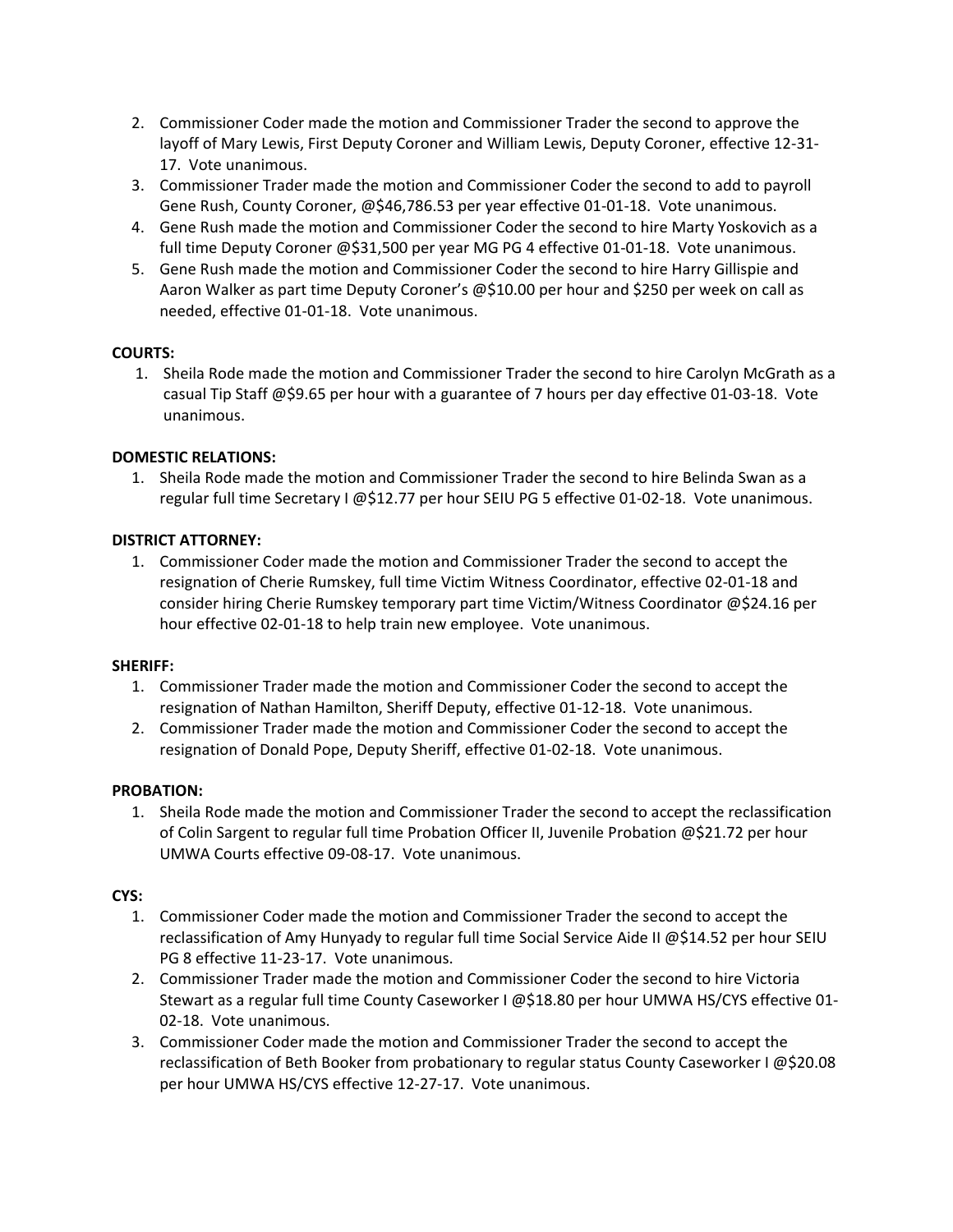- 4. Commissioner Trader made the motion and Commissioner Coder the second to accept the pay increase of Amy Anderson, Administrative Assistant II, @\$17.06 per hour due to increase in job duties effective 01‐15‐18. Vote unanimous.
- 5. Commissioner Trader made the motion and Commissioner Coder the second to accept the reclassification of Kevin Freyder, regular part time Assistant Solicitor, CYS from non‐exempt to exempt @\$27,911.52 per year effective 01‐01‐18. Vote unanimous.
- 6. Commissioner Coder made the motion and Commissioner Trader the second to hire Loletta Scogin as a regular full time Social Service Aide I @\$13.08 per hour SEIU PG 6 effective 01‐22‐18. Vote unanimous.
- 7. Commissioner Trader made the motion and Commissioner Coder the second to accept the promotion of Glenn Perry as regular full time Casework Supervisor @\$43,854.72 per year effective 01‐16‐18. Vote unanimous.
- 8. Commissioner Trader made the motion and Commissioner Coder the second to accept the reclassification of Jessica Welsh from probationary to regular full time County Caseworker I @\$20.08 per hour UMWA HS/CYS effective 01‐10‐18. Vote unanimous.

## **HUMAN SERVICES:**

1. Commissioner Trader made the motion and Commissioner Coder the second to accept the temporary promotion of Linda Rush to regular full time Caseworker II @\$26.79 per hour UMWA HS/CYS effective 12‐18‐17. Vote unanimous.

#### **TRANSPORTATION:**

- 1. Commissioner Coder made the motion and Commissioner Trader the second to accept the transfer of Stacey Mason to regular part time Transportation Customer Service Representative I @\$12.47 per hour SEIU PG 4 effective 01‐03‐18. Vote unanimous.
- 2. Commissioner Trader made the motion and Commissioner Coder the second to approve the pay increase for Richard Blaker, Transportation Director, @\$45,543.22 per year effective 01‐19‐18 due to successful completion of one year in the position and satisfactory performance evaluation. Vote unanimous.

#### **JAIL:**

- 1. Commissioner Coder made the motion and Commissioner Trader the second to accept the resignation of Nathan Kelley, Food Service Worker, effective 01‐31‐18 and rescind the resignation of Nathan Kelley, Food Service Worker, effective 01‐12‐18. Vote unanimous.
- 2. Commissioner Trader made the motion and Commissioner Coder the second to accept the rehire of Anthony Martin as regular part time Corrections Officer I @\$14.77 per hour SEIU Prison effective 01‐03‐18. Vote unanimous.
- 3. Commissioner Trader made the motion and Commissioner Coder the second to hire Anna Eddy and Nathan Truax as casual Corrections Officers @\$12.77 per hour effective 01‐22‐18. Vote unanimous.

## **CONTROLLER:**

- 1. Carol Gooden made the motion and Commissioner Trader the second to accept the resignation of David Balint, County Controller, effective 12‐31‐17. Vote unanimous.
- 2. Commissioner Coder made the motion and Commissioner Trader the second to accept the transfer of Carol Gooden to Acting Controller no change in salary effective 01‐01‐18. Vote unanimous.